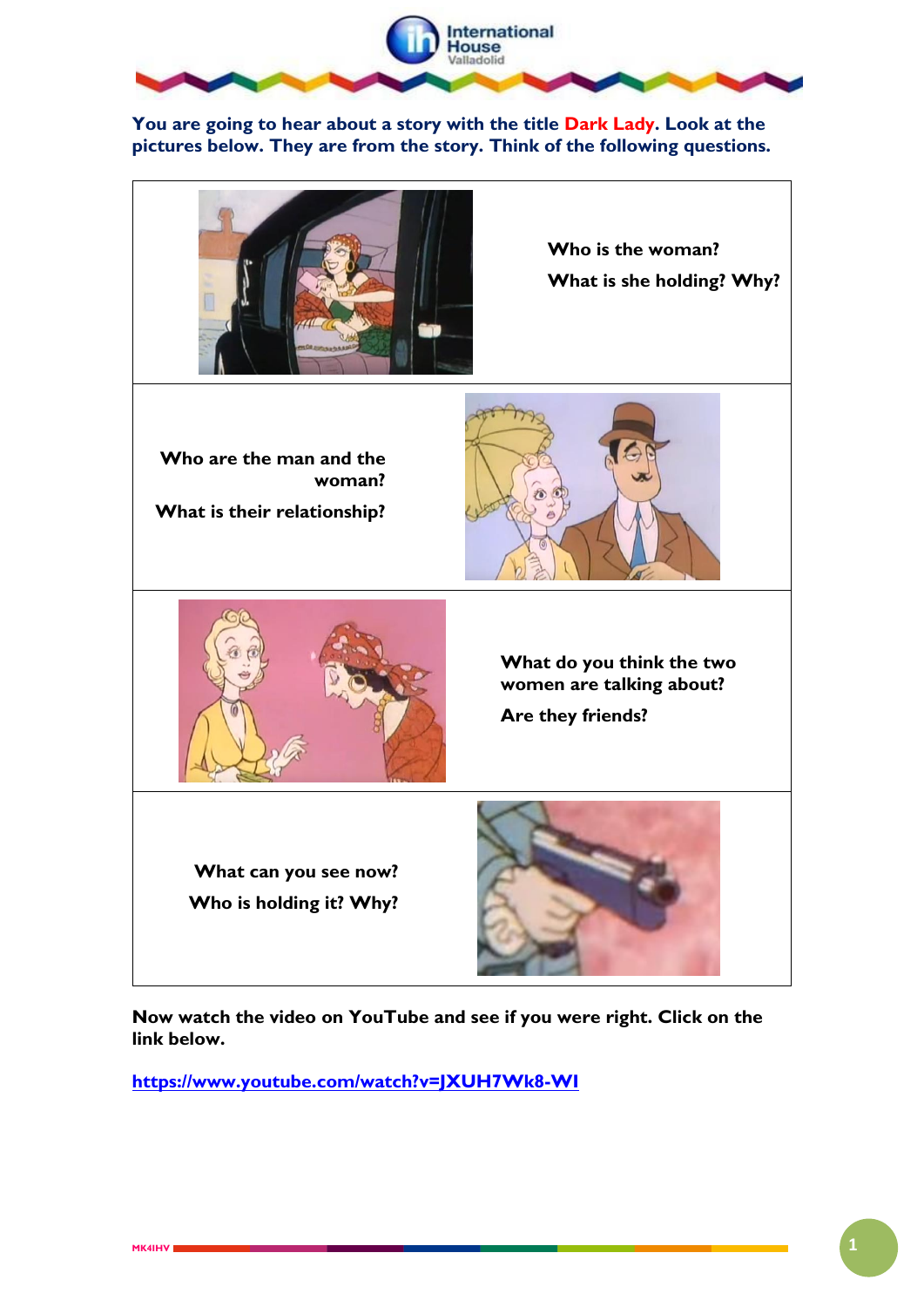

On page 3 you will find the song Dark Lady, which tells the story of the three people in the pictures above. All the verbs in brackets must be used to complete the gaps. You need to use the past simple. Before you do so, complete the table below. First copy the verbs in the right infinitive column. Then, complete the past simple column. Be careful, one verb can be both regular and irregular.

| <b>REGULAR VERBS</b> |             | <b>IRREGULAR VERBS</b> |             |
|----------------------|-------------|------------------------|-------------|
| infinitive           | past simple | infinitive             | past simple |
|                      |             |                        |             |
|                      |             |                        |             |
|                      |             |                        |             |
|                      |             |                        |             |
|                      |             |                        |             |
|                      |             |                        |             |
|                      |             |                        |             |
|                      |             |                        |             |
|                      |             |                        |             |
|                      |             |                        |             |
|                      |             |                        |             |
|                      |             |                        |             |
|                      |             |                        |             |
|                      |             |                        |             |
|                      |             |                        |             |

When you have finished, check with a dictionary or a grammar book. Make sure you have the spelling of both regular and irregular verbs correct. Then complete the gaps in the song. Listen to the song again to check your answers.

**<https://www.youtube.com/watch?v=JXUH7Wk8-WI>**

All images and logos have been searched on Google© using the 'Labeled for non-commercial use' filter search. Where available, the original source of the texts used has been acknowledged.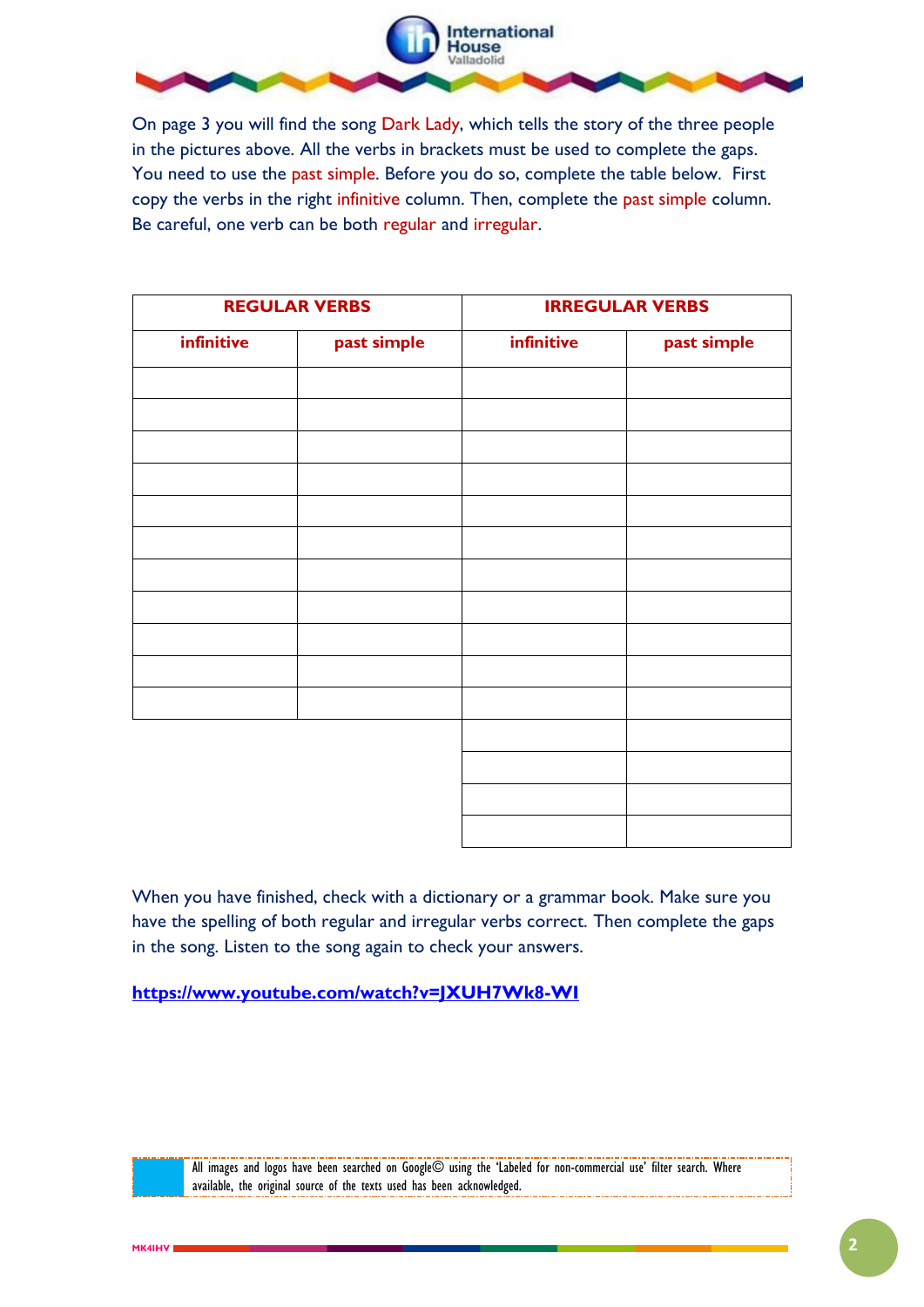

## **Dark Lady**

The fortune queen of New Orleans Was brushing her cat in her black limousine On the back seat (be) scratches From the marks of men her fortune she had won (can not) see through the tinted glass She \_\_\_\_\_\_\_\_\_\_\_\_\_\_(say), "Home, James." And he \_\_\_\_\_\_\_\_\_\_\_\_(hit) the gas I discussed (follow) her to some darkened room She  $(take)$  my money, She  $(say)$ , "I'll be with you soon"

| Dark lady      | (laugh) and                                       | (dance) |
|----------------|---------------------------------------------------|---------|
| And            | (light) the candles one by one                    |         |
|                | (dance) to her gypsy music till her brew was done |         |
| Dark lady      | (play) black magic                                |         |
| Till the clock | (strike) on the twelve                            |         |
| <b>She</b>     | (tell) me more about me                           |         |
| Than I         | (know) myself                                     |         |
|                |                                                   |         |

| She                                             | (deal) two cards, a queen and a three   |  |
|-------------------------------------------------|-----------------------------------------|--|
| And                                             | (mumble) some words                     |  |
| That                                            | (be) so strange to me                   |  |
| Then she                                        | (turn) up a two-eyed jack               |  |
| My eyes                                         | (see) red but the card                  |  |
| Still                                           | (stay) black                            |  |
|                                                 | (say) the man you love is secretly true |  |
| To someone else who is very close to you        |                                         |  |
| My advice is that you leave this place          |                                         |  |
| Never come back and forget you ever saw my face |                                         |  |

## Dark lady …

| So I (run) home                    |                                             |  |  |
|------------------------------------|---------------------------------------------|--|--|
|                                    | And (crawl) in my bed                       |  |  |
| I (can not) sleep                  |                                             |  |  |
| Because of all the things she said |                                             |  |  |
|                                    | Then I remember) her strange perfume        |  |  |
|                                    | And how I (smell) it once in my own room    |  |  |
| So I (sneak) back                  |                                             |  |  |
|                                    | And (catch) her with my man                 |  |  |
| Laughing and kissing               |                                             |  |  |
|                                    | Till they (see) the gun in my hand          |  |  |
| The next thing I (know)            |                                             |  |  |
|                                    | They (be) dead on the floor                 |  |  |
|                                    | Dark lady will never turn a card up anymore |  |  |



**Cher** (May 20, 1946) is an American pop singersongwriter, actress, director and record producer. She has won an Academy Award, a Grammy Award, an Emmy Award, three Golden Globe Awards and a People's Choice Award for her work in film, music and television.

Cher began her career at seventeen and became known when "I Got You Babe" came out in 1965.

With a career lasting over 40 years, Cher is one of the most popular and biggest-selling artists in the history of contemporary music, with over 100 million records sold worldwide.

"**Dark Lady**" is a pop song recorded by Cher from her eleventh studio album, *Dark Lady*. It was released in early 1974. It became Cher's third solo U.S. number one hit on March 23, 1974 and her last until "Believe" a quarter of a century later.

Dark lady ...